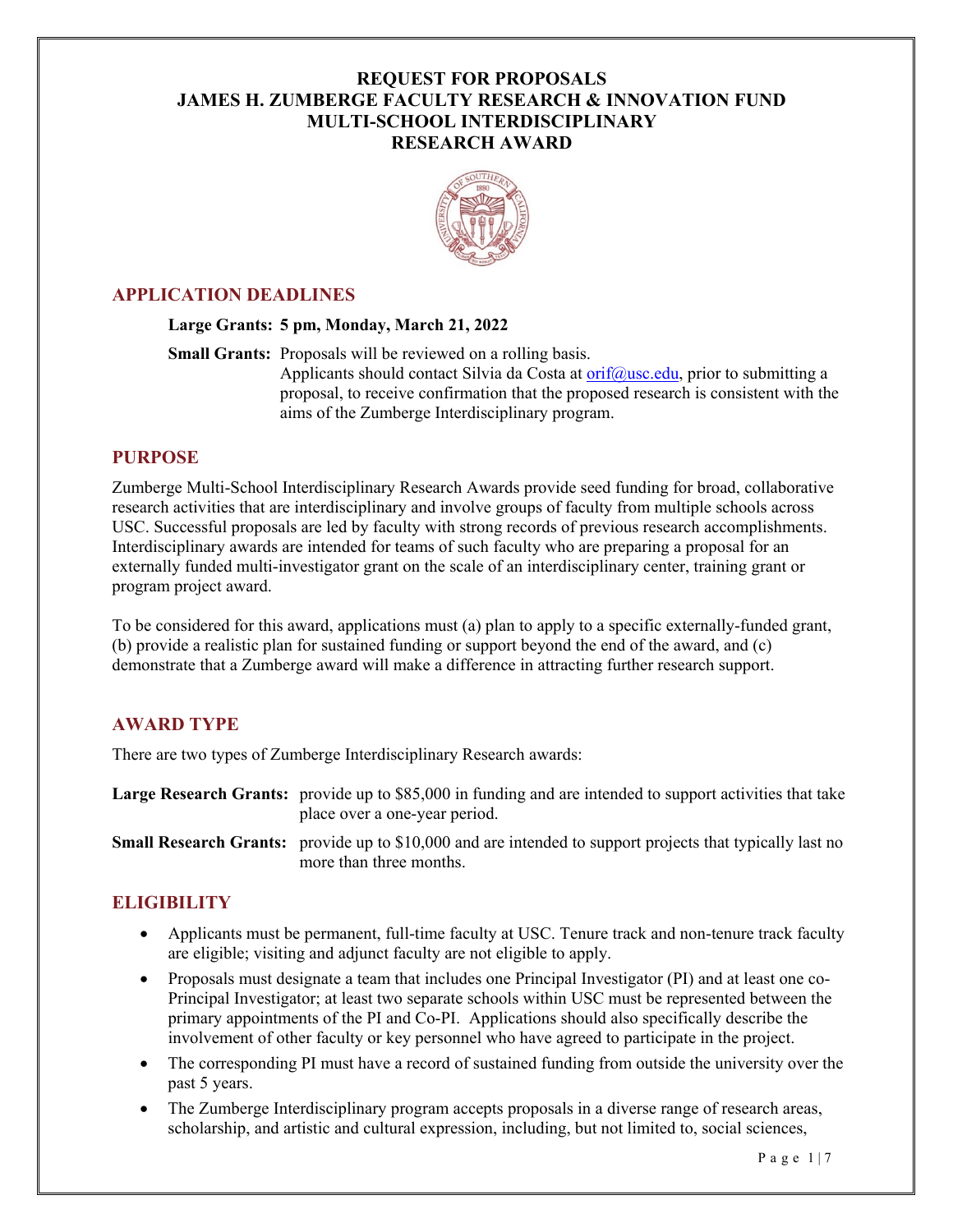humanities, arts, literature, STEM, political sciences, social work, education, business, law, architecture, among others.

- PIs and Co-PIs who received a Zumberge Interdisciplinary Award in 2020 or later are not eligible to apply for another award in the same category (Small or Large research grant). However, faculty may apply for a Large grant to support an activity that was previously supported by a Small research grant. Listing of previous awardees can be found [here.](https://orif.usc.edu/funding/zumberge-interdisciplinary-research-award/)
- Neither type of grant provides financial support beyond the duration of the award and neither carries the opportunity for renewal. Rather, applicants should use these grants as a step toward securing external funding or other forms of support for a sustained collaborative research program. Additionally, the Zumberge award will not fund the same work that is being funded under other provost programs or external sponsors.

# **TYPES OF ASSISTANCE**

- Costs of pilot research projects designed to produce data that can lead to future external funding.
- Research expenses related to data acquisition, including research participant incentives, use of core or shared resource facilities.
- Salary support for postdocs, graduate student RAs, undergraduate researchers, and other student wages.
- Staff salaries associated with organizing events or preparing major proposals. Administrative costs may not exceed \$10,000.
- Organization of workshops or conferences.
- Creation of a website or other electronic resource.
- Travel to meet with potential research sponsors, or to attract collaborators or visitors to USC. Guidance for COVID-19 related limitations on travel can be found [here.](https://research.usc.edu/coronavirus/) If, due to the pandemic, travel is not allowed at the time of proposal submission, it may not be included in the budget.

# **GRANT CONDITIONS**

- Sub-contracts are not permitted under this program.
- Awardees have discretion in the budgeting and re-budgeting of funds to meet their research needs within the guidelines of the fund and the terms of the proposal. However, funds may not be transferred to another project or to other researchers or institutions.
- Awards include fringe benefits but are not assessed facilities & administration costs (i.e., indirect costs).
- Recipients have 12 months (for the Large) and 3 months (for the Small) from the date funds are received to complete projects. Funds not expended by that time are returned to support other Zumberge grants.
- Awards do not fund faculty salary for the PI or collaborating PIs.
- Awards do not pay for non-USC consultants.
- Awards do not fund student tuition and other student fees (such as health insurance).
- All USC rules, with respect to conflict of interest, human subject research, animal research, etc., apply to projects funded under this program. Funding will only be provided following confirmation that all pertinent reviews have been submitted for approval by relevant committees (e.g.: IRB, IACUC).
- Faculty funded by the NSF are required to complete the Responsible Conduct of Research. Funding will only be provided following confirmation of course completion. Click [here](https://researchtrainingfinder.usc.edu/) for more information prior to transfer of award funds.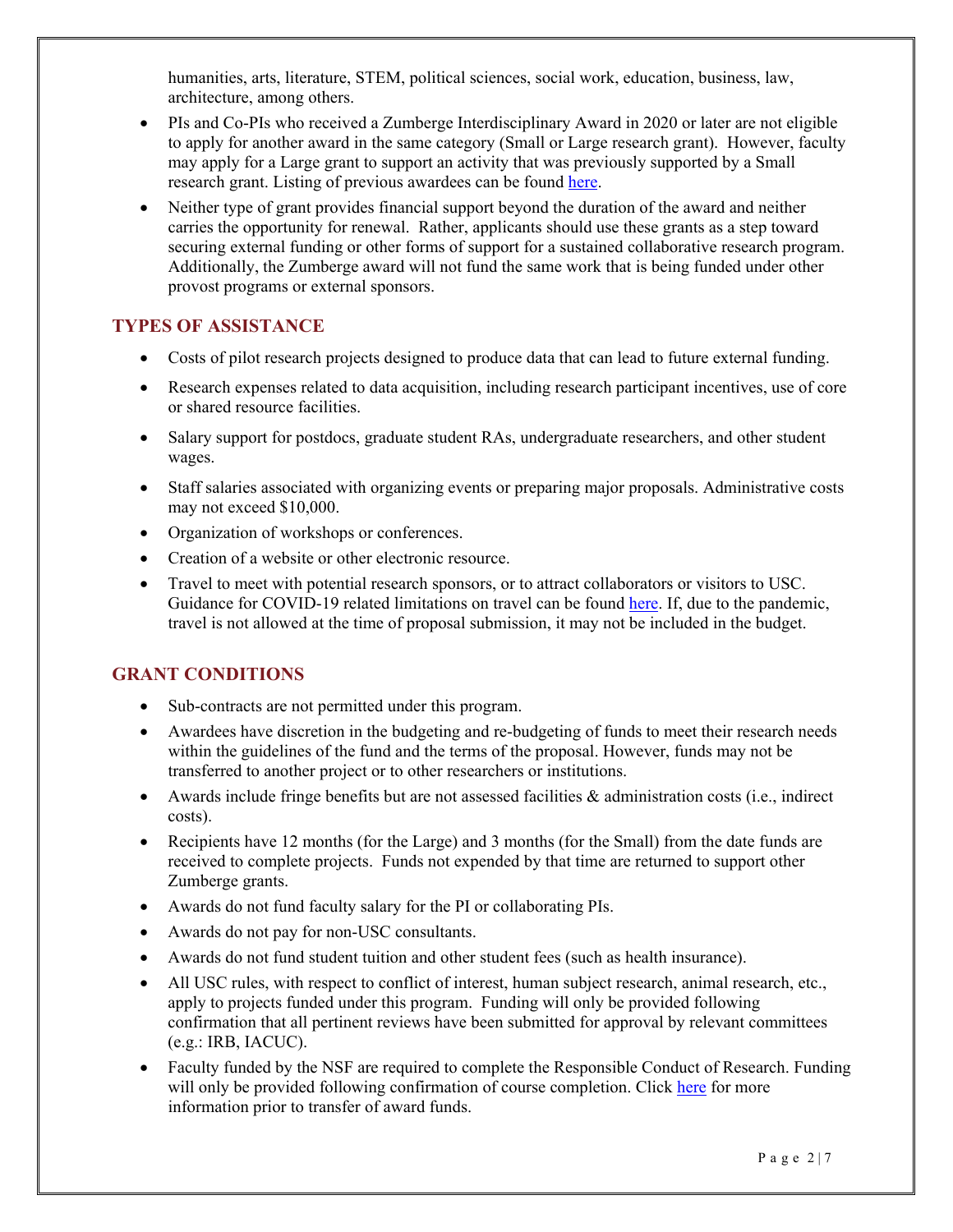Please contact the Office of Research Initiatives & Facilities (ORIF) at [orif@usc.edu](mailto:orif@usc.edu) should you have additional questions regarding allowable expenses.

#### **Awardees commit to:**

- submit a proposal application to the identified external sponsor.
- submit a near-final draft of their proposal to ORIF three weeks prior to the external submission date; the draft will be reviewed internally, and reviewer comments provided to the awardee.

**Cost Share for Large Grants:** For Large Grants, participating schools or organized research units are encouraged to provide cost-share support through relief of normal academic duties (e.g., course-load reduction) or financial contributions in support of the effort. Cost-share is encouraged from the home schools of each PI and Co-PI and will be a factor in the selection process.

# **RESEARCH PROPOSAL EVALUATIONS**

Research proposals submitted to the James H. Zumberge Research & Innovation Fund are evaluated by interdisciplinary faculty panels. Typically, reviewers are USC faculty members; however, when the necessary expertise does not reside on campus, external reviewers may be used.

**Large Grant Proposals** will be evaluated in two steps: first by referees with expertise in the area of research, and second by the ORIF Director and the Vice President of Research. In reviewing research grant requests, the referees will consider:

- *a)* Likelihood that the research will receive significant external funding.
- *b)* Intrinsic significance and originality of the proposed research.
- *c)* Interdisciplinary nature of the research with clearly defined and achievable milestones and timeline.
- *d)* Appropriateness of budget.
- *e)* Extent of sustained collaborative activity that is fostered by the award.
- *f)* The proposed milestones are identified and achievable.
- *g)* Prior record of principal investigators in leading externally funded collaborative interdisciplinary research projects. The corresponding PI must have a record of sustained funding from outside the university over the past 5 years.

The second evaluation step will consist of an oral presentation to ORIF and the Office of Research, combined with a question and answer period. The purpose of this step will be to assess whether the applicants will work as an integrated team and determine whether the applicants have a realistic plan for sustaining the proposed activity.

**Small Grant Proposals** will be evaluated only by ORIF and the Office of Research. The criteria are the same as those for the large grant proposal, but the expectation is that the activity will be in a formative stage.

## **NOTIFICATION AND TERM OF AWARD**

In the event of a favorable panel recommendation, and approval by the Vice President of Research, applicants will be notified of the amount and conditions of the award.

For *Large Grant* awards, applicants will be notified by June, 2022, with funds available in August, 2022. Funds that are not expended by September, 2023 will be returned to the Office of the Provost. Copies of the notification of the award will be sent to school research vice deans.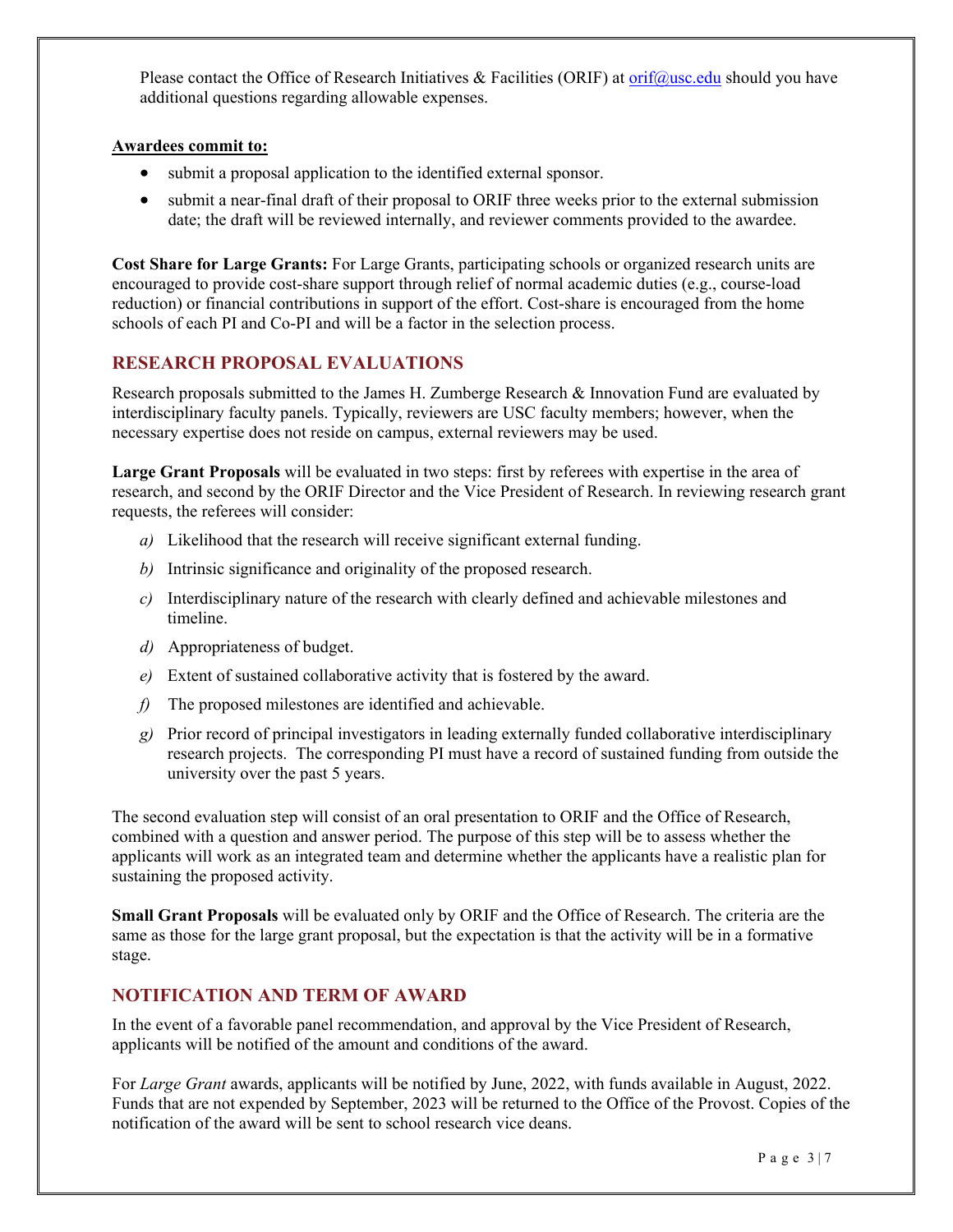For *Small Grant* awards, applicants will be notified of award decisions within several weeks of submission, and funds will be available to awardees soon thereafter.

### **REPORTING AND ACKNOWLEDGEMENT OF SUPPORT**

Zumberge Large awardees are asked to submit a brief report by October, 2023 (including an accounting of expenditures and any external support received). A formal request for the final report will be sent to awardees at the close of the grant period, indicating required information. Portions of the report may be reprinted to build support for the fund among the university community and to make decisions about how best to use the fund to promote productivity in the future.

Any publication or creative endeavor arising from work supported by the fund must acknowledge the *James H. Zumberge Faculty Research and Innovation Fund at the University of Southern California and the USC Office of the Provost.* The Office of Research should also be informed of any grant submissions/awards and/or publications for which Zumberge funds were used.

### **FURTHER INFORMATION AND PROGRAM CONTACT INFORMATION**

Questions about the award or the application submission process can be directed to Melody Pham at [orif@usc.edu.](mailto:orif@usc.edu)

**For submission instructions, see the Proposal Guidelines.**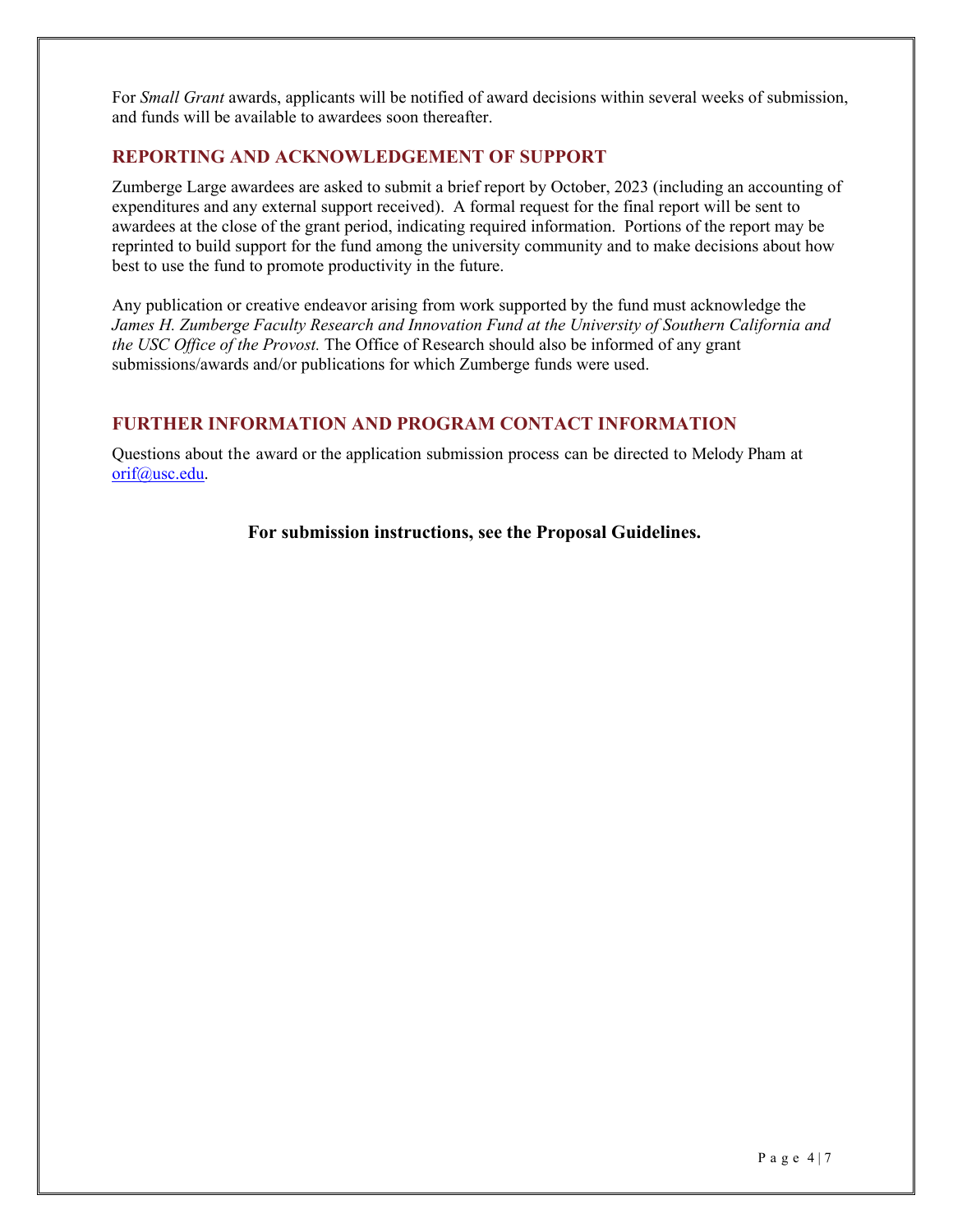# **REQUEST FOR PROPOSALS JAMES H. ZUMBERGE FACULTY RESEARCH & INNOVATION FUND ZUMBERGE MULTI-SCHOOL INTERDISCIPLINARY RESEARCH AWARD**



# **GUIDELINES**

## **PROPOSAL GUIDELINES**

*Before preparing a proposal, applicants should read closely the program description, including the sections on eligibility and evaluation criteria. Applicants are encouraged to consult the Office of Research Initiatives & Facilities prior to preparing their proposals (contact Silvia da Costa at orif@usc.edu).*

#### **Proposals are submitted using the ORIF online application system [\(here\)](https://orif.usc.edu/oor-portal/).**

**Format***:* Proposal documents should be written using a standard font (e.g., Arial or Times New Roman), 12 point, single-spaced, with one-inch margins.

## **PROPOSAL COMPONENTS**

Proposals for the Zumberge Small award may be submitted only after receiving confirmation from the Office of Research Initiatives  $&$  Facilities that the proposed project fits the aims of the Zumberge Interdisciplinary program. Contact Silvia da Costa at [vprsch@usc.edu](mailto:vprsch@usc.edu) for more information.

#### **Cover page information** (*to be filled out on-line*)

- *a)* Principal Investigator (PI) and Co-PI(s) contact information and 10-digit USC ID number.
- *b)* Have you received a Zumberge Interdisciplinary Award since 2020?
- *c)* Proposal title.
- *d)* Budget, amount requested to the Zumberge Program.
- *e)* Budget, amount to be requested to the external sponsor.
- *f)* Link to the specific solicitation or program targeted (if the Request for Proposal has not yet been released, provide the link to the most recent RFP available).
- *g)* Expected date of proposal submission to external sponsor.
- *h)* Is USC Committee approval required? (Please indicate all that apply).

**Sections to be uploaded:** Please follow instructions carefully and do not submit additional materials not requested by this RFP. Information that is uploaded beyond what is requested will not be included in the proposal package provided to reviewers.

- *a) Brief description (not to exceed 60 words)* A succinct description of the proposed work.
- *b) Abstract:* **(***not to exceed 20 lines of text***)** A stand-alone description of the proposed work.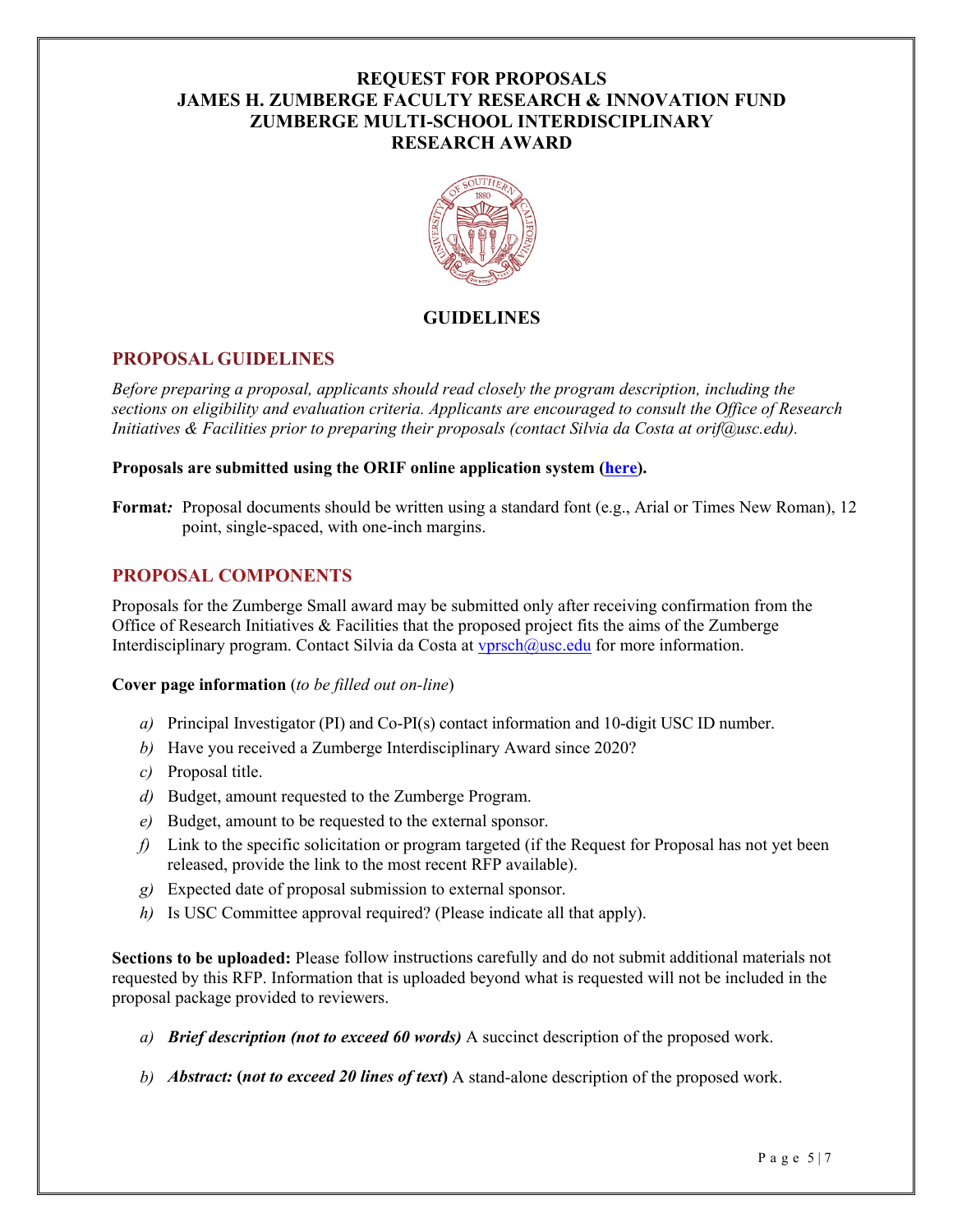- *c) Project Narrative:* No other ancillary text, appendices, etc., will be accepted; page limits are inclusive of figures and tables. The Zumberge Small must not exceed 1 page. The Zumberge Large must not exceed 5 pages and must include the following components (use headers below):
	- *i. Research Description*

Describe the area of research to be supported from the following perspectives: What is the goal of the research in terms of advancing fundamental knowledge? In general, what is the importance of the project to USC, the research community, and society? What is the state of the research activity at USC and elsewhere, and what are the important research questions for the topic? Who at USC is engaged in the area of research and how would their research be integrated through the proposed project?

*ii. Project Design / Research Methods*

Describe what activities will be undertaken during the project to accomplish project goals, and the research methodologies involved. Activities may include pilot data collection and analysis, workshops or seminar series that involve groups of researchers, or other relevant activities. Identify key collaborators and describe their roles and participation in the project. Describe preliminary planning or research activities that the team of investigators has already carried out for this project.

*iii. Sustainment*

Targets for funding must be specific to the proposed topic and must be external to the university. Describe the plan for sustaining the research beyond the award period. It is important for the proposal to present a clear plan of action for the team of investigators to be competitive for a specific funding opportunity. Provide a realistic plan for sustained funding or support beyond the end of the award and indicate how the Zumberge award will make a difference in attracting further research support.

## *iv. Expected Results and Impact on Long-Term Research Program*

Describe the expected outcomes and deliverables. Explain how the project and its findings will help generate scholarship beyond the period of the award.

*v. Timeline*

A clear timeline for the completion of the work should be included in the application, identifying specific milestones associated with project goals.

*vi. Commitment Statement*

The proposal must include a statement in which applicants commit to submit a proposal to the intended external funder/target program and to submit a near-final draft of their proposal to the Office of Research Initiatives & Facilities three weeks prior to the external submission date (the draft will be reviewed internally and reviewer comments provided to the awardee). This statement will be an obligation for the investigators and participating schools.

- *d) Budget Justification:* **(***not to exceed one page***)** Clarify the role of individuals for whom salary support is requested. Justify any request for salary support in terms of the objectives of the project. Explain how travel funds will be used to conduct the research, if applicable. No specific format is required so long as the budget and explanation contain the relevant information. Guidance for COVID-19 related limitations on travel can be found [here.](https://research.usc.edu/coronavirus/) If, due to the pandemic, travel is not allowed at the time of proposal submission, it may not be included in the budget of the project.
- *e) Current Funding:* List all sources of internal and external support awarded during the past five years, current or pending, both as PI or co-PI. For each, give the title,